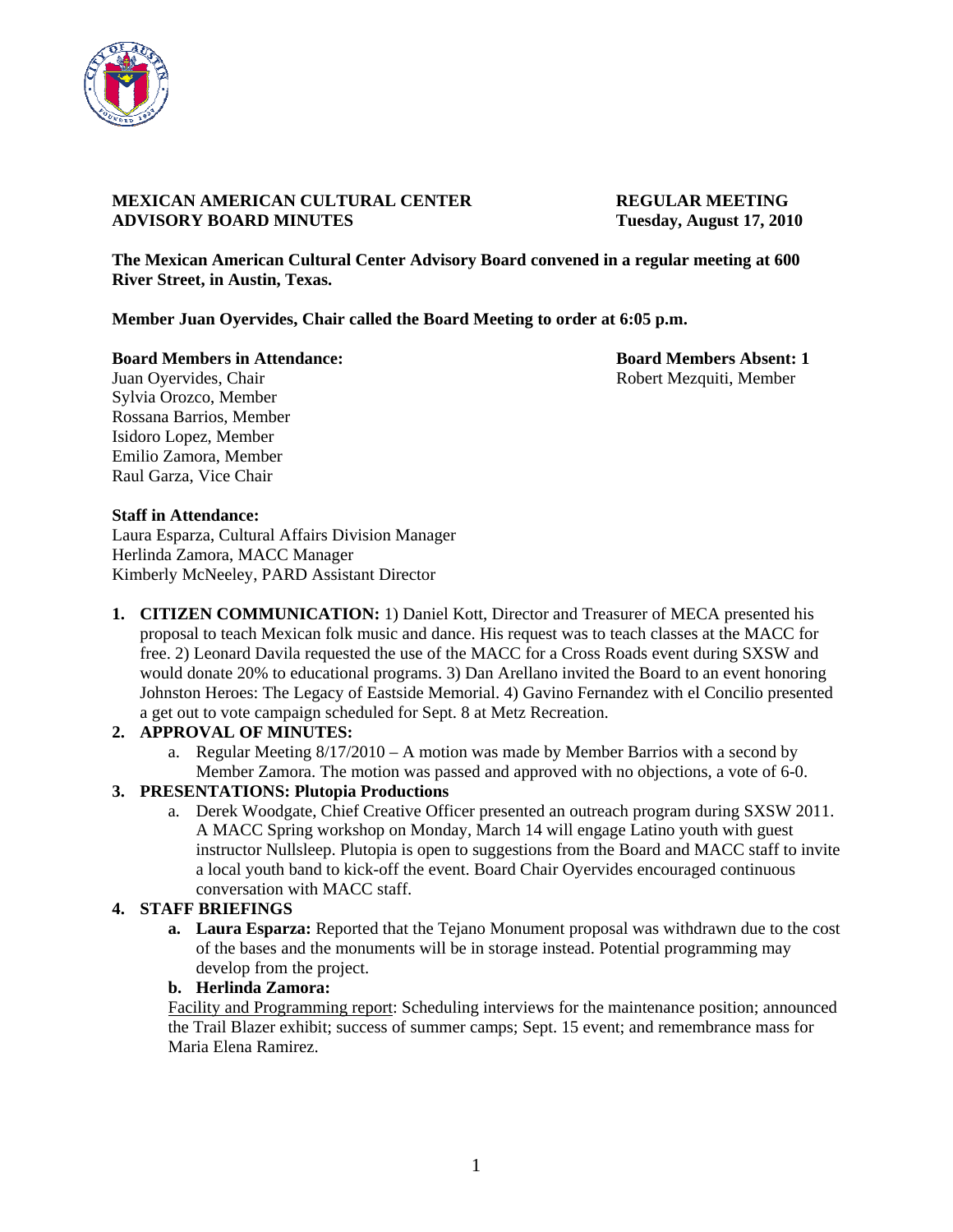## **5. BOARD ITEMS FOR DISCUSSION AND / OR ACTION**

a. **Discuss the Plutopia Productions event and make a recommendation to the Director regarding approval of the rental of the MACC for said event.** (Sponsored by staff)

- i. Board recommended to move forward with the event.
- b. **Discussion of renaming of the MACC** (Sponsored by Zamora and Orozco)
	- i. Member Orozco expressed the positive reasons why the MACC should be renamed.

ii. Member Zamora expressed his concerns about the process of renaming the MACC and that it was not democratic; and that the Board was never approached.

iii. A motion was made to express Board concerns to City Council. Four members approved the motion; one opposed and one abstained.

I move that the Advisory Board of the Mexican American Cultural Center (MACC) communicate the following concerns to the City Council regarding the process by which they seek to rename the MACC, especially the proposal to wave the requirements in Chapter 14 of the Austin City Code related to the renaming of an entity like the MACC.

- 1. The proposed ordinance does not offer a reason for waving the requirements in Chapter 14 of the Austin City Code related to the renaming of a public facility;
- 2. If the City Council approves the ordinance to rename the MACC, city officials will have violated the spirit if not the letter of the word in Chapter 14 in failing to provide the public as well as the Advisory Board of the MACC and other city entities with opportunities to comment on the waving of Chapter 14 or the idea of renaming the MACC;
- 3. If the City Council approves the ordinance to rename the MACC, city officials will have failed to extend to the members of the Advisory Board of the MACC the common courtesy of informing them of such a basic idea as the renaming of the center that they represent; and
- 4. If the City Council approves the ordinance to rename the MACC, city officials will have undermined and disrupted ongoing and planned activities by the Advisory Board of the MACC to formally recognize important persons in the history of the MACC and Mexican Americans in Austin.
- 5. We wish to bring to the attention of the City Council that some of the constituencies that we serve were not fully included.
- 6. We recommend that the City Council rescind this consent item and reinstate Title 14, Article 4 of the Austin City Code.